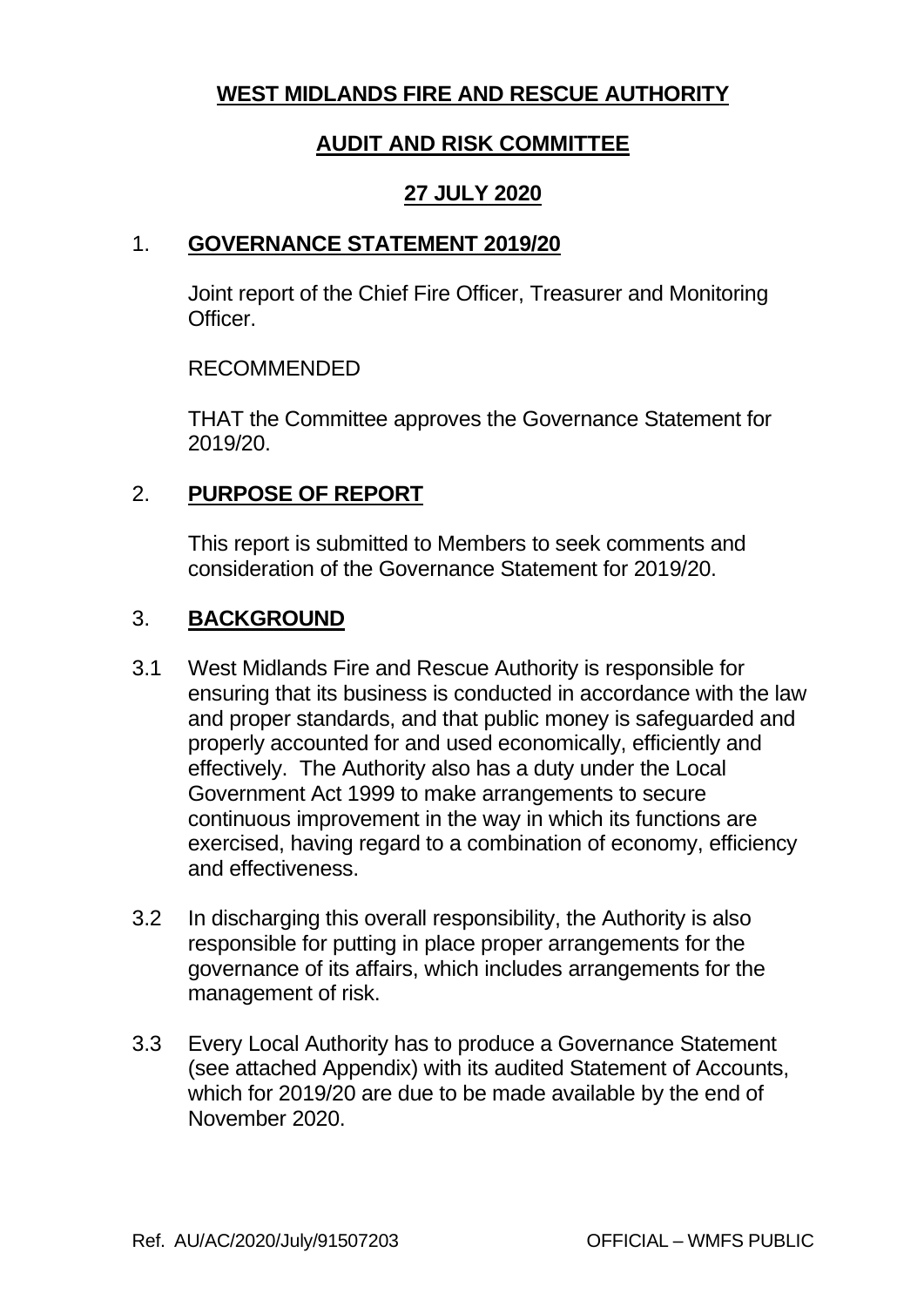- 3.4 The Governance Statement is designed to manage risk to a reasonable level rather than to eliminate all risk of failure to achieve policies, aims and objectives; it can, therefore, only provide reasonable and not absolute assurance of effectiveness. The Governance Statement is based on an ongoing process designed to identify and prioritise the risks to the achievement of the Authority's policies, aims and objectives, to evaluate the likelihood of those risks being realised and the impact should they be realised, and to manage them efficiently, effectively and economically.
- 3.5 The Statement is signed by the Chair of the Authority and the Chief Fire Officer who have a responsibility to ensure that the document is supported by reliable evidence and accurately reflects the Authority's internal control environment. The Governance Statement has operated throughout the year ended 31<sup>st</sup> March 2020 and up to date of the approval of the annual report and accounts.

# 4. **EQUALITY IMPACT ASSESSMENT**

In preparing this report an initial Equality Impact Assessment is not required and has not been carried out because the matters contained in this report do not relate to a policy change.

### 5. **LEGAL IMPLICATIONS**

The Authority has a duty under the Local Government Act 1999 to make arrangements to secure continuous improvement in the way in which its functions are exercised, having regard to a combination of economy, efficiency and effectiveness. As part of this it has to produce a Governance Statement.

### 6. **FINANCIAL IMPLICATIONS**

There are no direct financial implications arising from this report.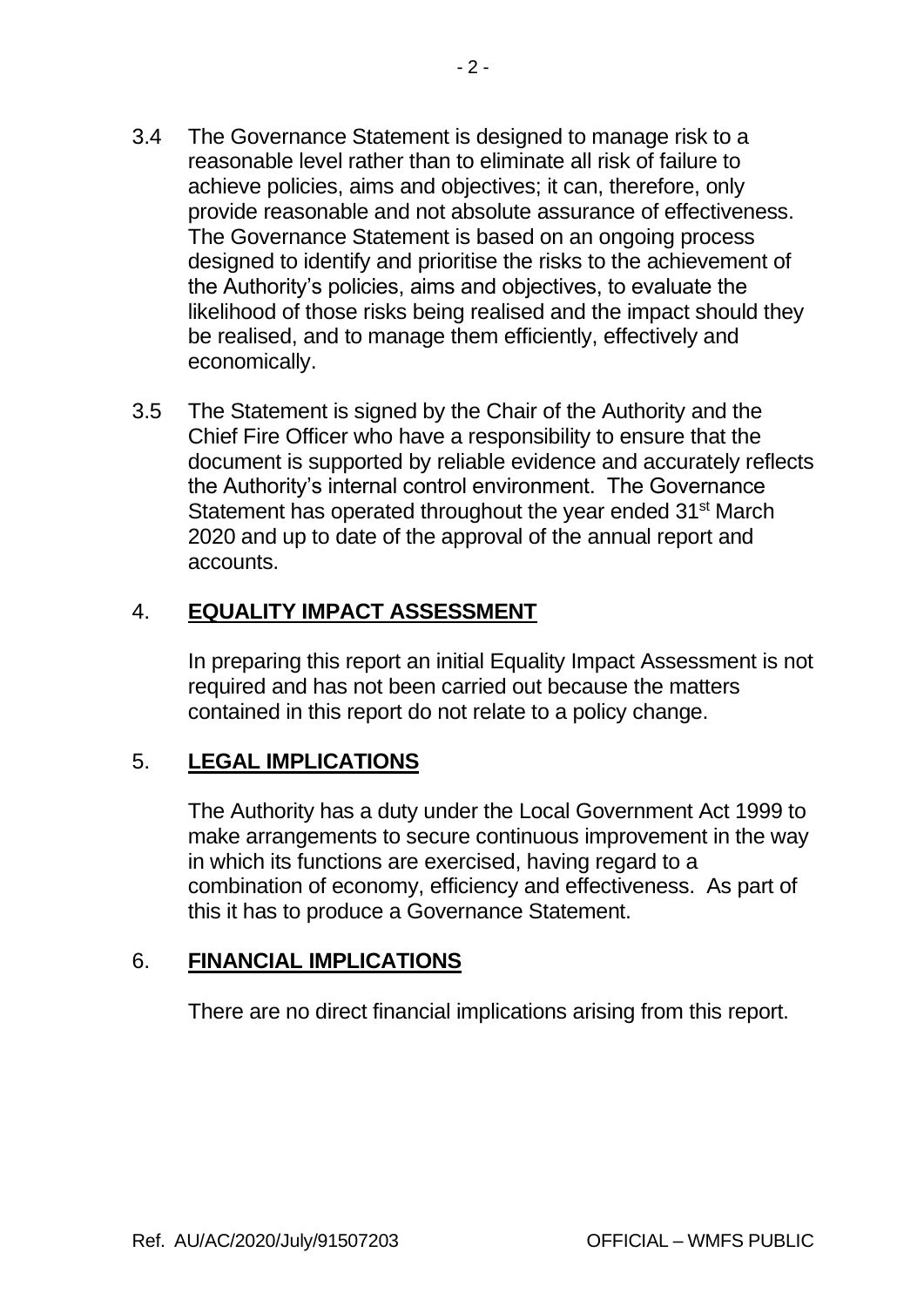## **BACKGROUND PAPERS**

None.

The contact officer for this report is Deputy Chief Fire Officer Wayne Brown, 0121 380 6907.

PHIL LOACH MIKE GRIFFITHS SATINDER SAHOTA<br>CHIEF FIRE OFFICER TREASURER MONITORING CHIEF FIRE OFFICER TREASURER **OFFICER**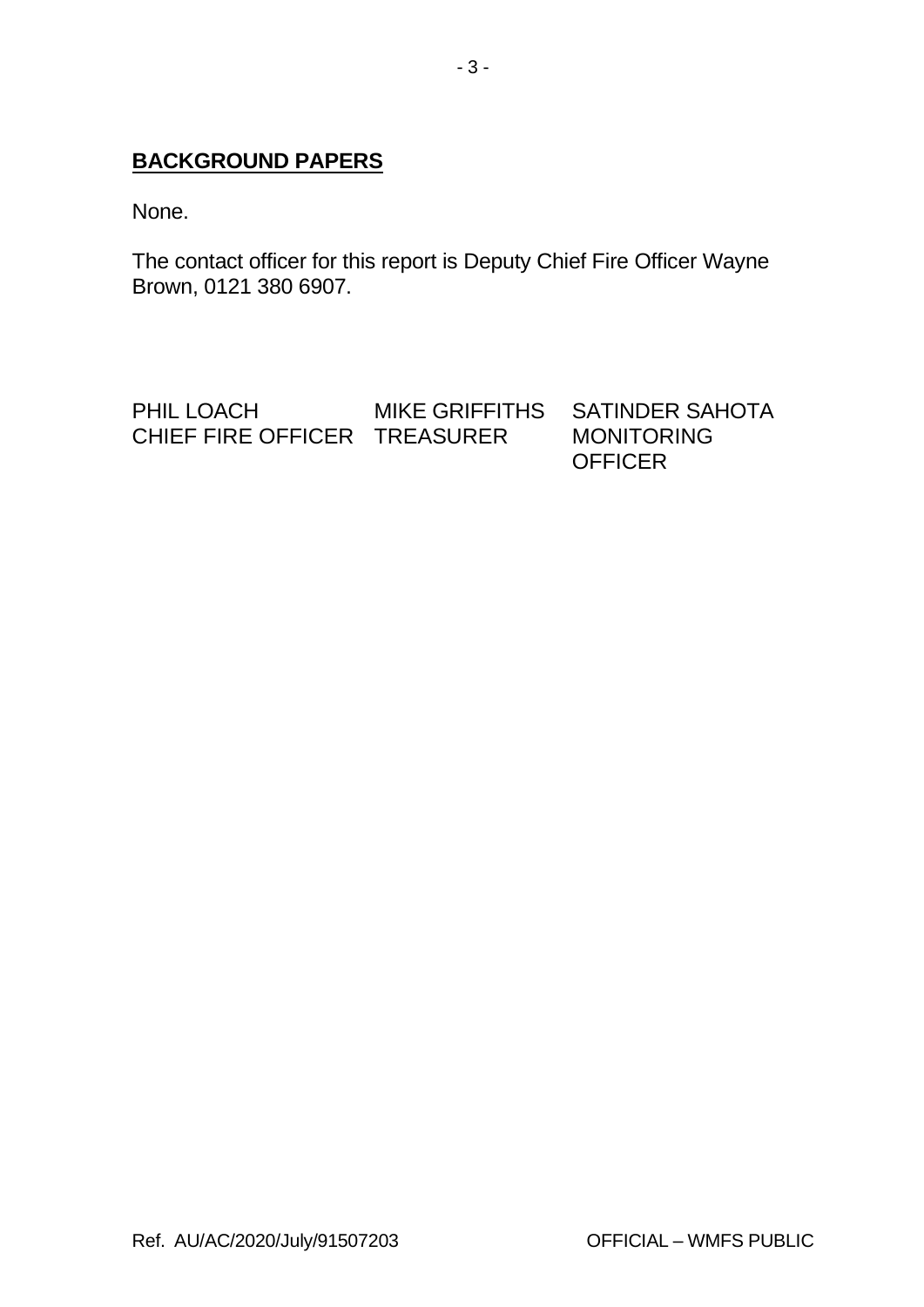### **ANNUAL GOVERNANCE STATEMENT**

#### **1. Scope of Responsibility**

- 1.1 West Midlands Fire and Rescue Authority is responsible for ensuring that its business is conducted in accordance with the law and proper standards, that public money is safeguarded and properly accounted for. The Authority also has a duty under the Local Government Act 1999 to make arrangements to secure continuous improvement in the way in which its functions are exercised, having regard to a combination of economy, efficiency and effectiveness.
- 1.2 In discharging this duty, the Authority is also responsible for putting in place proper arrangements for the governance of its affairs which facilitates the effective exercise of the Authority's functions and which includes arrangements for the management of risk.
- 1.3 The Authority has complied with the code of corporate governance which is consistent with the principles of the revised CIPFA/SOLACE Framework 2016 published by CIPFA in association with the International Federation of Accountants (IFAC) – Delivering Good Governance in Local Government. The Authority has also complied with the requirements of CIPFA's statement on the role of the Chief Financial Officer in Local Government. This Annual Governance Statement explains how the Authority has complied with the code and also meets the requirements of Accounts and Audit (England) Regulations 2015, regulation 6 which require the Authority to prepare an Annual Governance Statement.

### **2. The Purpose of the Governance Framework**

- 2.1 The governance framework comprises the systems and processes, culture and values by which the Authority is directed and controlled and its activities through which it accounts to and engages with the community. It enables the Authority to monitor the achievement of its strategic objectives and to consider whether those objectives have led to the delivery of appropriate, value for money services.
- 2.2 The system of internal control is a significant part of the framework and is designed to manage risk to a reasonable level. It cannot eliminate all risk of failure to achieve policies, aims and objectives and can, therefore, only provide reasonable and not absolute assurance of effectiveness. The system of internal control is based on an ongoing process designed to identify and prioritise the risks to the achievement of the Authority's policies, aims and objectives, to evaluate the likelihood and potential impact of those risks being realised and the impact should they be realised and to manage them efficiently, effectively and economically.
- 2.3 The governance framework has been in place for the year ended  $31<sup>st</sup>$  March 2020 and up to the date of the approval of the annual report and statement of accounts.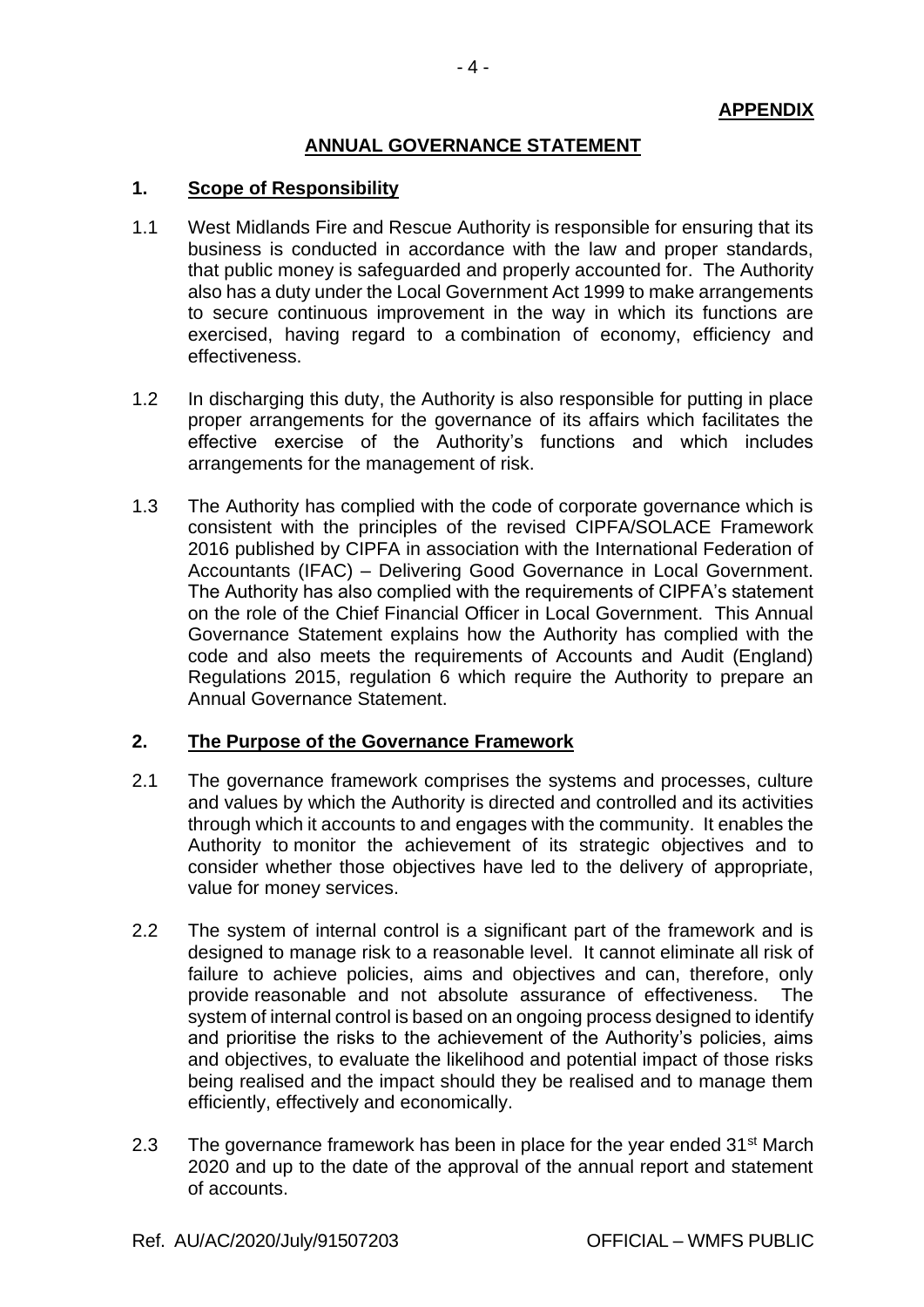#### **3. The Governance Framework**

The key elements of the systems and processes that comprise the Authority's governance arrangements include the following:-

- 3.1 The Authority has produced a Corporate Strategy setting out its objectives and there is regular performance monitoring in which achievement of the Authority's objectives is measured and monitored.
- 3.2 The Authority has established clear channels of communication with the community and stakeholders regarding the production of the Annual Report and consultation on the key priorities of the Service. This also encourages open communication.
- 3.3 The Authority facilitates policy and decision-making via regular Policy Planning Forums and Authority and Executive Committee meetings. An Audit and Risk Committee provides independent assurance to the Authority on risk management and internal control and the effectiveness of the arrangements the Authority has for these matters. The constitution of the Committees including the terms of reference is reviewed annually and available on the Internet.
- 3.4 The Authority ensures compliance with established strategies, procedures, laws and regulations – including risk management. The Authority also maintains and reviews regularly its code of conduct and whistle blowing policy. There is a comprehensive induction programme in place and information regarding strategies and procedures are held on the intranet, which continues to be developed. The Authority has a strong Internal Audit function and established protocols for working with External Audit.
- 3.5 West Midlands Fire and Rescue Authority will continue to enhance and strengthen its internal control environment through the review of current policies and procedures.
- 3.6 The Authority has corporate risk management arrangements in place which are supported by an approved Risk Management Strategy enabling Managers and other senior officers to identify, assess and prioritise risks within their own work areas which impact on the ability of the Authority and its services to meet objectives. To consider the effectiveness of the Authority's risk management arrangements is a specific term of reference for the Audit and Risk Committee and risk management is a specific responsibility of both the Chair and Vice Chair.
- 3.7 The Authority's Corporate Risk Register identifies the principal risks to the achievement of the Authority's objectives and assesses the nature and extent of those risks (through assessment of likelihood and impact). The Register identifies risk owners whose responsibility includes the identification of controls and actions to manage them efficiently, effectively and economically.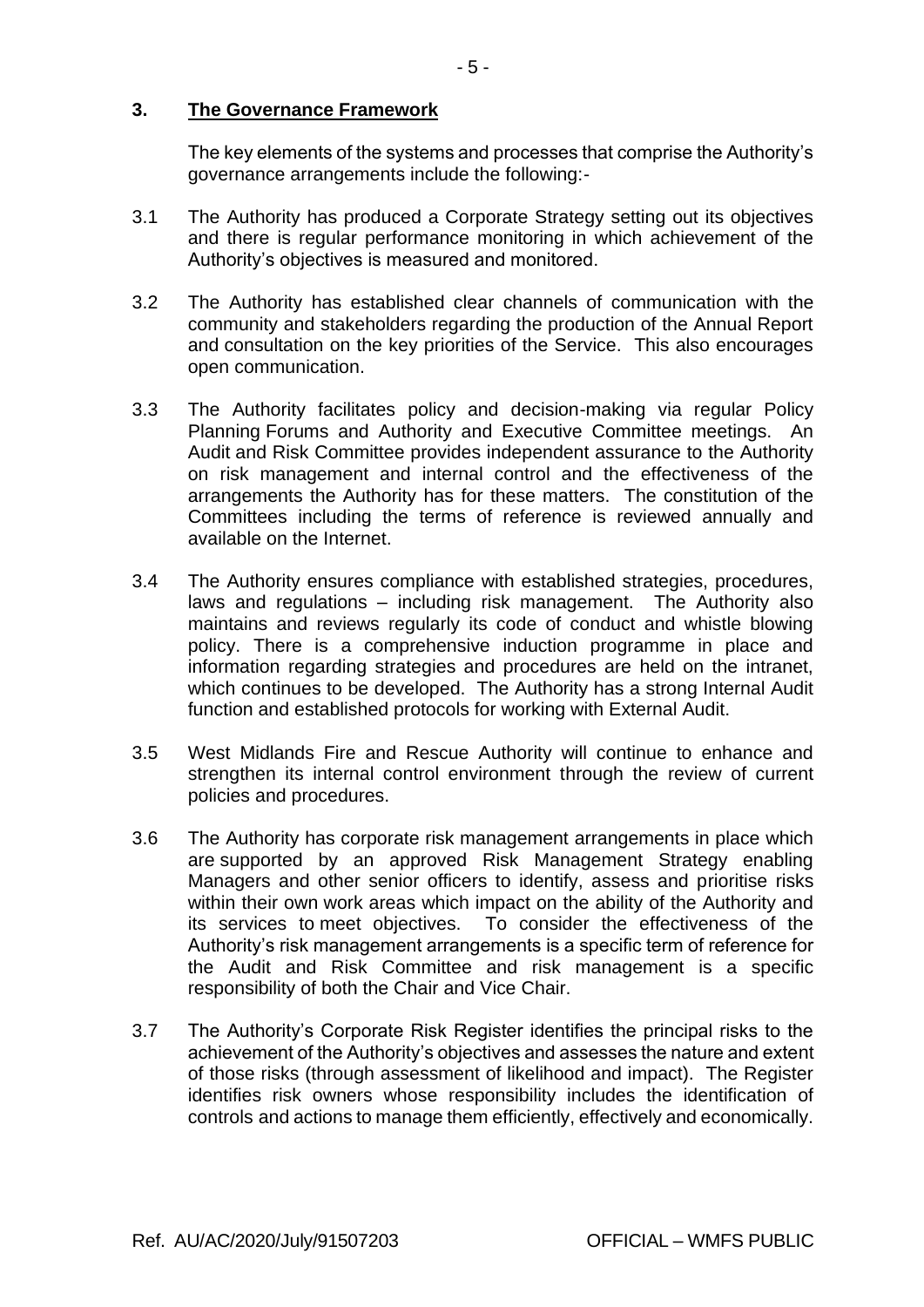- 3.8 The Authority ensures the economical, effective and efficient use of resources, and secures continuous improvement in the way in which its functions are exercised, by having regard to a combination of economy, efficiency and effectiveness as required by the Best Value duty. The Authority plans its spending on an established planning cycle for policy development, budget setting and performance management through the business planning process. This ensures that resources are aligned to priorities and secures best value from the resources that are available.
- 3.9 The Chief Financial Officer is a key member of the leadership team, helping to develop and implement the Authority's strategy. The Authority's financial system is an ORACLE based general ledger and management information system, which integrates the general ledger function with those of budgetary control and payments. Financial Regulations and Contract Procedure Rules are approved and regularly reviewed by the Authority. A rigorous system of monthly financial monitoring ensures that any significant budget variances are identified in a timely way, and corrective action initiated.
- 3.10 The Authority's performance management and reporting of performance management continues to be improved with a more focused Corporate Strategy, the setting of priorities and is supported by regular performance monitoring. Corporate performance is reported on a quarterly basis and this process provides officers and Members with the opportunity to share knowledge and understanding about key performance issues affecting services.
- 3.11 The Authority within its committee framework has an Appointment, Standards and Appeals Committee to promote high ethical standards amongst Members. This Committee leads on developing policies and procedures to accompany the Code of Conduct for Members and is responsible for local assessment and review of complaints about members' conduct. The Authority also has a Scrutiny Committee which undertakes performance management functions and informs policy development.
- 3.12 The Fire and Rescue National Framework for England sets out a requirement for Fire and Rescue Authorities to publish 'Statements of Assurance'. Specifically, Fire and Rescue Authorities must provide assurance on financial, governance and operational matters and show how they have had due regard to the expectations set out in their integrated risk management plan and the requirements included in this Framework. The Authority has approved the Statement of Assurance which is available on the Service's website.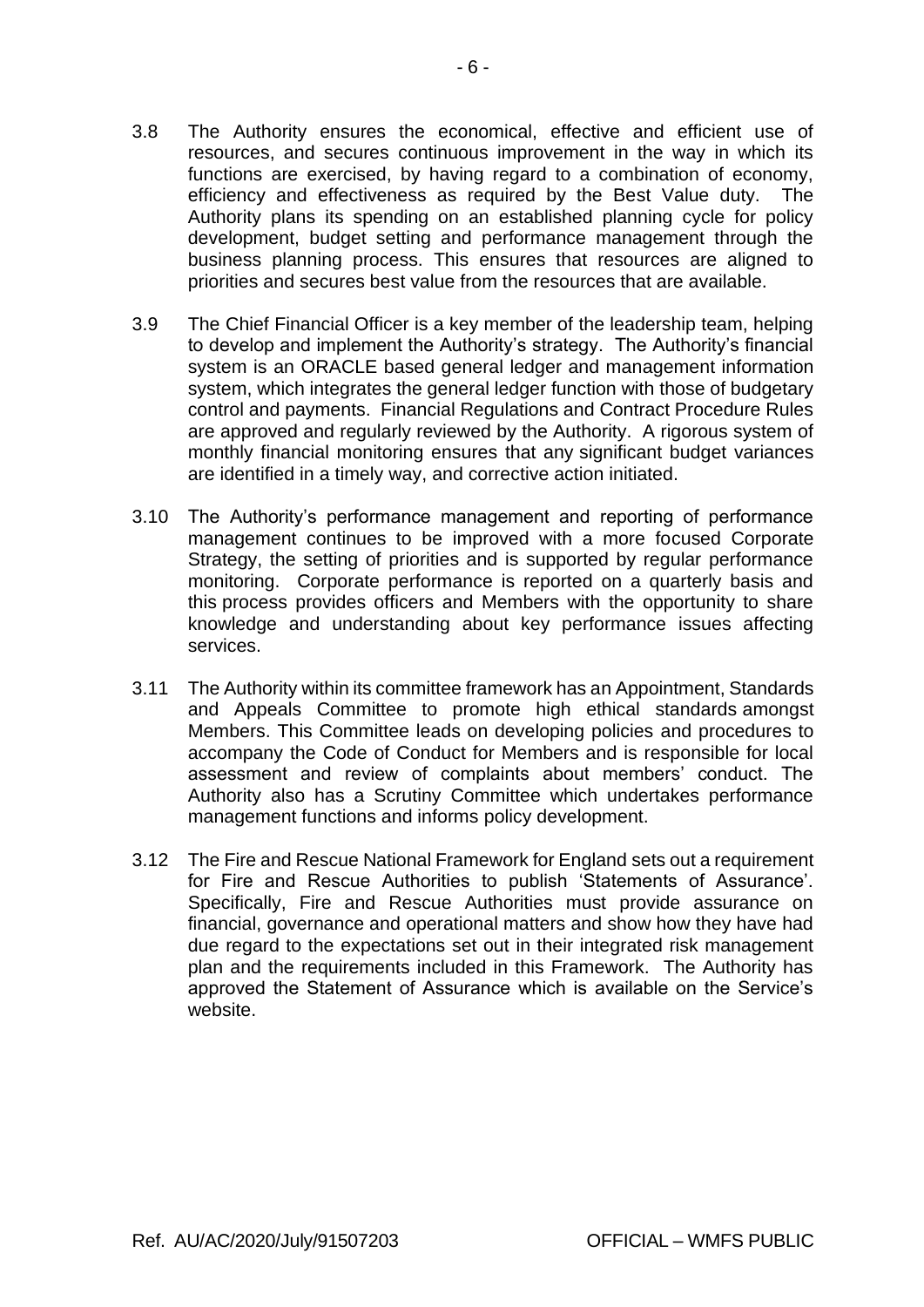### **4. Review of Effectiveness**

- 4.1 The Authority has responsibility for conducting, at least annually, a review of the effectiveness of its governance framework including the system of internal control. The review of effectiveness is informed by the work of the statutory officers and principal managers of the Authority who have responsibility for the development and maintenance of the governance environment, the internal audit annual report and comments made by the external auditors in their annual audit letter and other reports.
- 4.2 Section unit business plans contain a variety of performance indicators and targets that are regularly reviewed.
- 4.3 The Authority's political governance arrangements, which are appropriately reviewed by officers, set out the responsibilities of both Members and senior managers. In particular the Authority has identified the following statutory post holders:-
	- **Chief Fire Officer**
	- Treasurer
	- Monitoring Officer

In addition to the statutory posts, the post of Clerk to the Authority has been maintained.

- 4.4 The arrangements for the provision of internal audit are contained within the Authority's Financial Regulations. The Treasurer is responsible for ensuring that there is an adequate and effective system of internal audit of the Authority's accounting and other systems of internal control as required by the Accounts and Audit Regulations 2015. The internal audit provision operates in accordance with the CIPFA Code of Practice for Internal Audit in Local Government. The Authority's Audit Plan is prioritised by a combination of the key internal controls, assessment and review on the basis of risk and the Authority's corporate governance arrangements, including risk management. The work is further supplemented by reviews around the main financial systems, scheduled visits to Authority establishments and fraud investigations. Internal Audit leads on promoting a counter-fraud culture within the Authority.
- 4.5 The resulting Audit Plan is discussed and agreed with officers of the Strategic Enabling Team and the Audit and Risk Committee and shared with the Authority's external auditor. Meetings between the internal and external auditor ensure that duplication of effort is avoided. All Authority Audit reports include an assessment of the adequacy of internal control and prioritised action plans to address any areas needing improvement.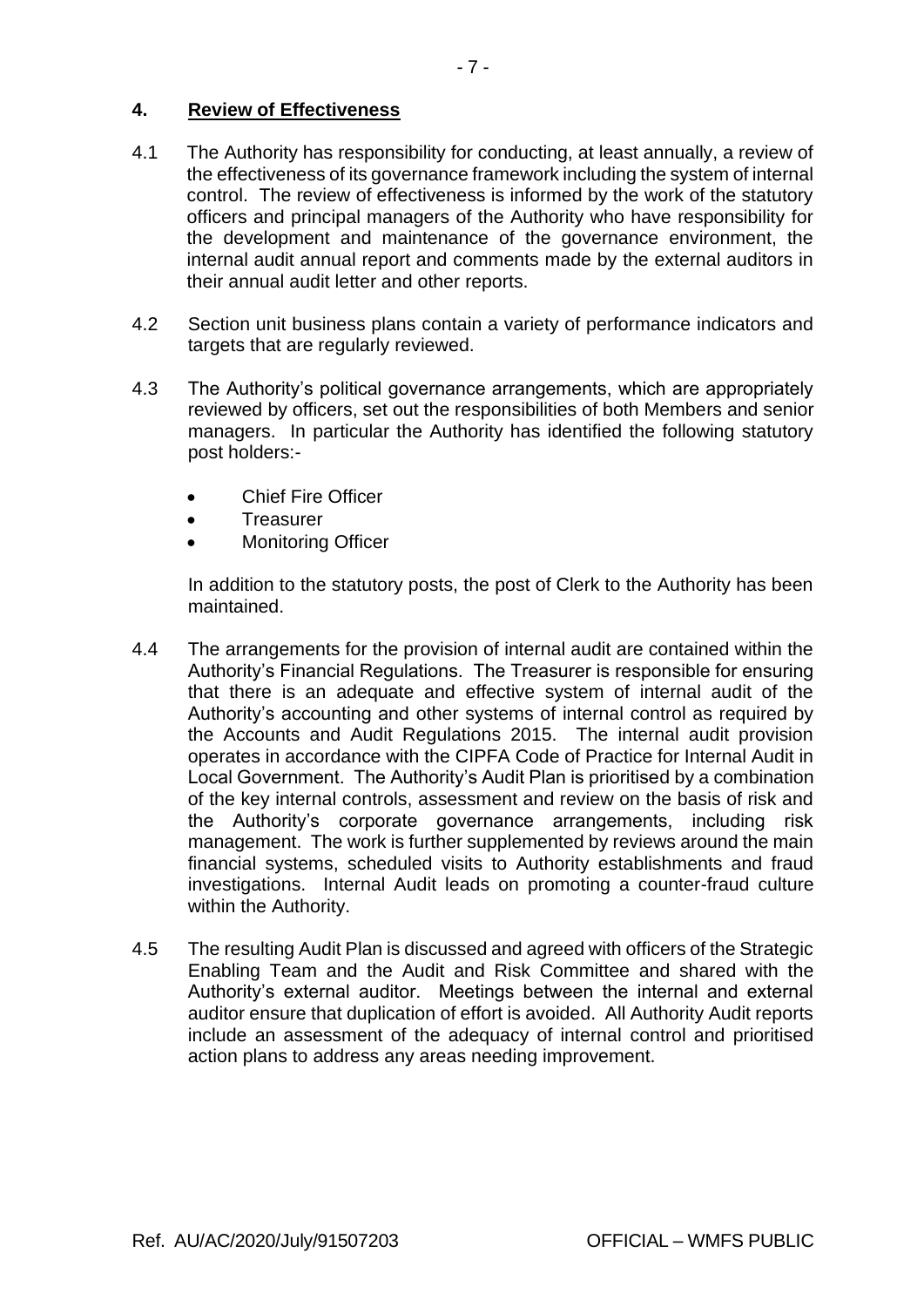- 4.6 The Authority's review of the effectiveness of the system of internal control is informed by:-
	- The work undertaken by Internal Audit during the year;
	- The work undertaken by the external auditor reported in their annual audit;
	- Other work undertaken by independent inspection bodies.
- 4.7 From the work undertaken by Internal Audit in 2019/2020 the Internal Audit has given a 'reasonable assurance' that the Authority has adequate and effective governance, risk management and internal control processes. This represents an unqualified opinion and the highest level of assurance available to Audit Services. In giving this opinion it is recognised that assurance can never be absolute. The most that internal audit can provide is reasonable assurance that there are no major weaknesses in the Authority's governance, risk management and control processes.
- 4.8 The Authority is able to confirm that its financial management arrangements conform to the governance requirements of the CIPFA Statement on the Role of the Chief Financial Officer in Local Government.
- 4.9 Audit Services have reported and advised on the implications of the result of the review of effectiveness of the governance framework by the sources noted above and that the arrangements continue to be regarded as fit for purpose in accordance with the Authority's governance framework. The areas to be specifically addressed are outlined in 5.5.

### **5. Significant governance arrangements within the Authority**

- 5.1 West Midlands Fire & Rescue Authority has a legal duty to provide an efficient, safe and effective fire and rescue service. The key priorities are:-
	- Prevention Safer and healthier communities
	- Protection stronger business communities
	- Response dealing effectively with emergencies
- 5.2 These form the basis of the Authority's Corporate Strategy known as The Plan 2019-2022 which sets out the outcomes and priorities based on the Community Safety Strategy. The five-minute attendance standard lies at the heart of the Service Delivery Model. The model shows how staff provide the core prevention, protection and response services to make the West Midlands safer, stronger and healthier.
- 5.3 Grant Thornton, the Authority's External Auditors, published the Audit Findings Report for its 2018/2019 audit work which reported an unqualified opinion on the financial statements. It also issued an unqualified value for money conclusion stating that the Authority had proper arrangements in all significant respects to ensure it delivered value for money in the use of resources.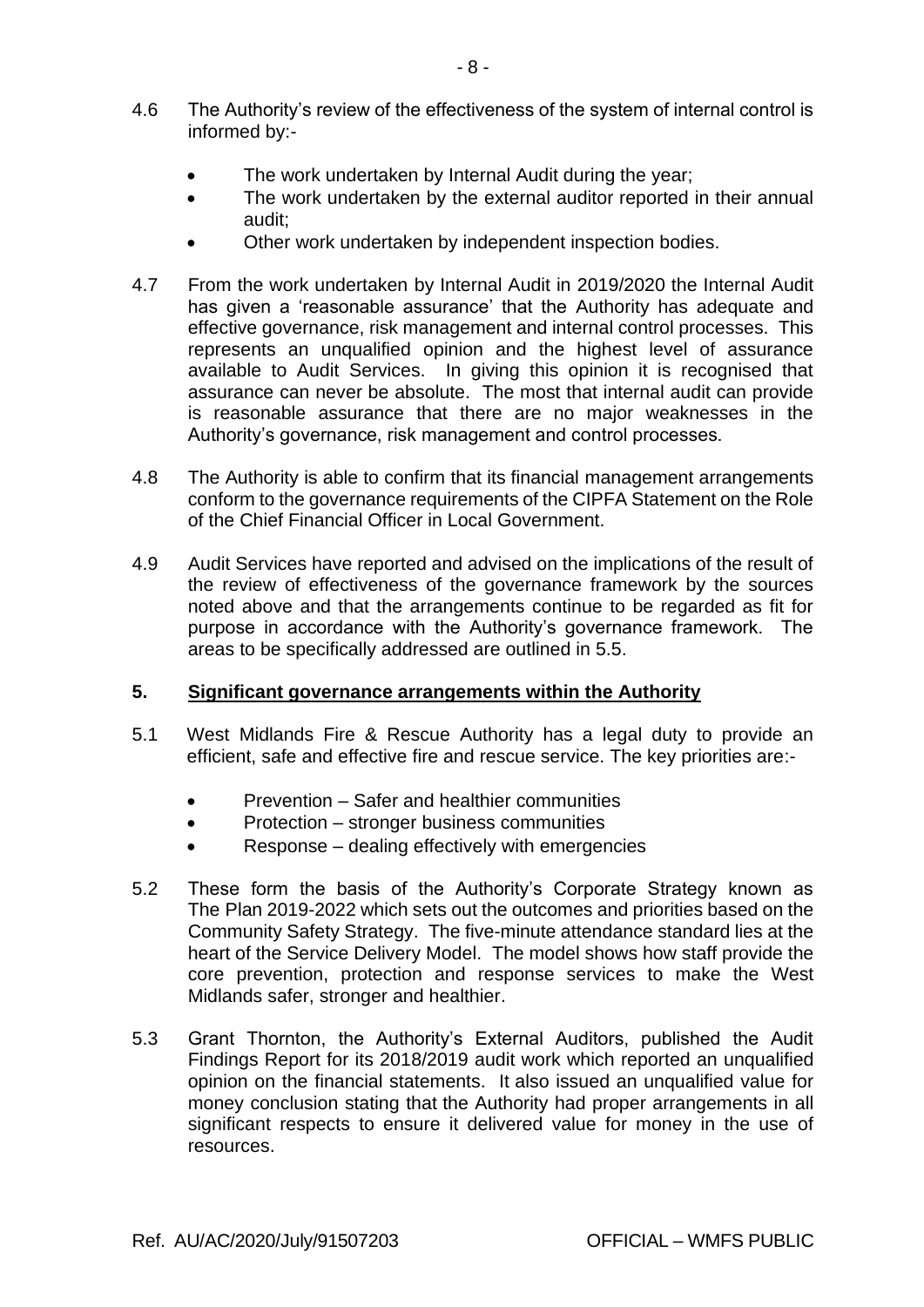- 5.4 Based on audit work undertaken during the year an Annual Internal Audit Report was presented to the Audit and Risk Committee on 27 July 2020, Audit work which was completed in 2019/2020 included:-
	- Risk Management
	- Fixed Asset Accounting
	- Accounts Receivable
	- Accounts Payable
	- Budgetary Control
	- **Payroll**
	- Governance
	- Data Protection / IT
	- Freedom of Information
	- Partnerships
- 5.5 As a result of these audits the following was identified as the main issue:-

### **Payroll**

A review of the payroll process was undertaken to ensure that the Fire Service had appropriate controls in place to mitigate the risk of fraud and error in the calculation, recording and payment of the payroll. We identified two issues of significance, the first of which is a re-iteration of the recommendation made in last year's report relating to:

- the People Support Services section did not have formal procedure notes which detailed the process for obtaining and evidencing approval for new starters.
- end dates for employees with temporary contracts were not recorded, which could lead to the overpayment of salaries to these individuals
- 5.6 The issues outlined above, together with any other issues highlighted in the Annual Internal Audit Report have been raised with relevant managers and actions have been taken to achieve improvements.
- 5.7 As part of the Finance Settlement for 2016/17, an offer was made for a multiyear funding settlement. Any Authority wishing to take up the four year funding settlement to 2019/20 was required to set out their proposals in an Efficiency Plan to qualify for the four year settlement from April 2016. The Authority considered and approved the Efficiency Plan which was submitted to the Home Office.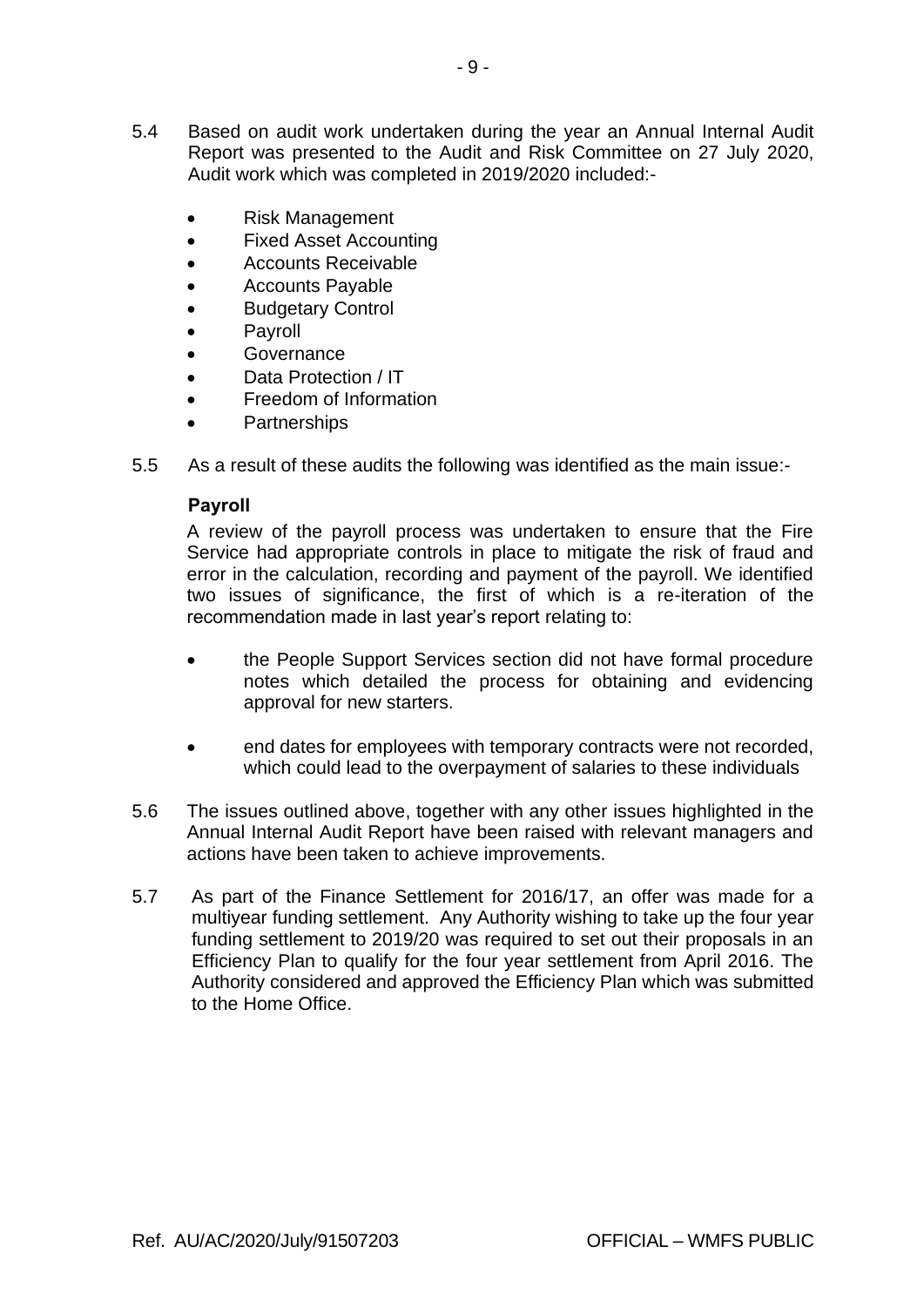- for the scale of reductions to be of a greater magnitude than this base assumption. Every 1% reduction in core funding represents a loss of circa £0.5m funding for the Authority.
- 5.9 With the anticipation of cuts to government funding continuing into future years, the Authority faces considerable financial pressures which could result in difficulties to deliver an efficient and effective service, which in turn would increase the risk to the communities of the West Midlands. A key aim for the Authority is to therefore identify and deliver further Service efficiencies to ensure the ongoing stability of the Authority's financial position.

### 5.10 Covid-19 Governance Impact

During March 2020, the Coronavirus pandemic resulted in a nationwide lockdown and an emergency response, which had an impact on the Authority's "business as usual". This has and will continue to have an impact on the Authority's governance arrangements.

During the lockdown period temporary governance arrangements have been approved by the Chief Fire Officer to enable decision making to continue where needed, including:

- approval of the appointment of a deputy monitoring officer.
- approval of the WMFS key performance targets.

A number of meetings were cancelled during the early weeks of the lockdown period and arrangements were made for Authority Members to be kept informed through the use of weekly Authority briefings via video conferencing. For future meetings, the Authority will hold these virtually in accordance with the Regulations published by the Government allowing participation by remote attendance, during the period that physical meetings are not permitted.

Whilst business continuity arrangements have been in place the Authority's Audit and Risk Committee met virtually on 1 June 2020 and a further meeting is scheduled for 27 July 2020. An extraordinary meeting of the Pensions Board also took place virtually on 8 June 2020. A full meeting of the Authority, which would be the Annual General Meeting is planned for September 2020,